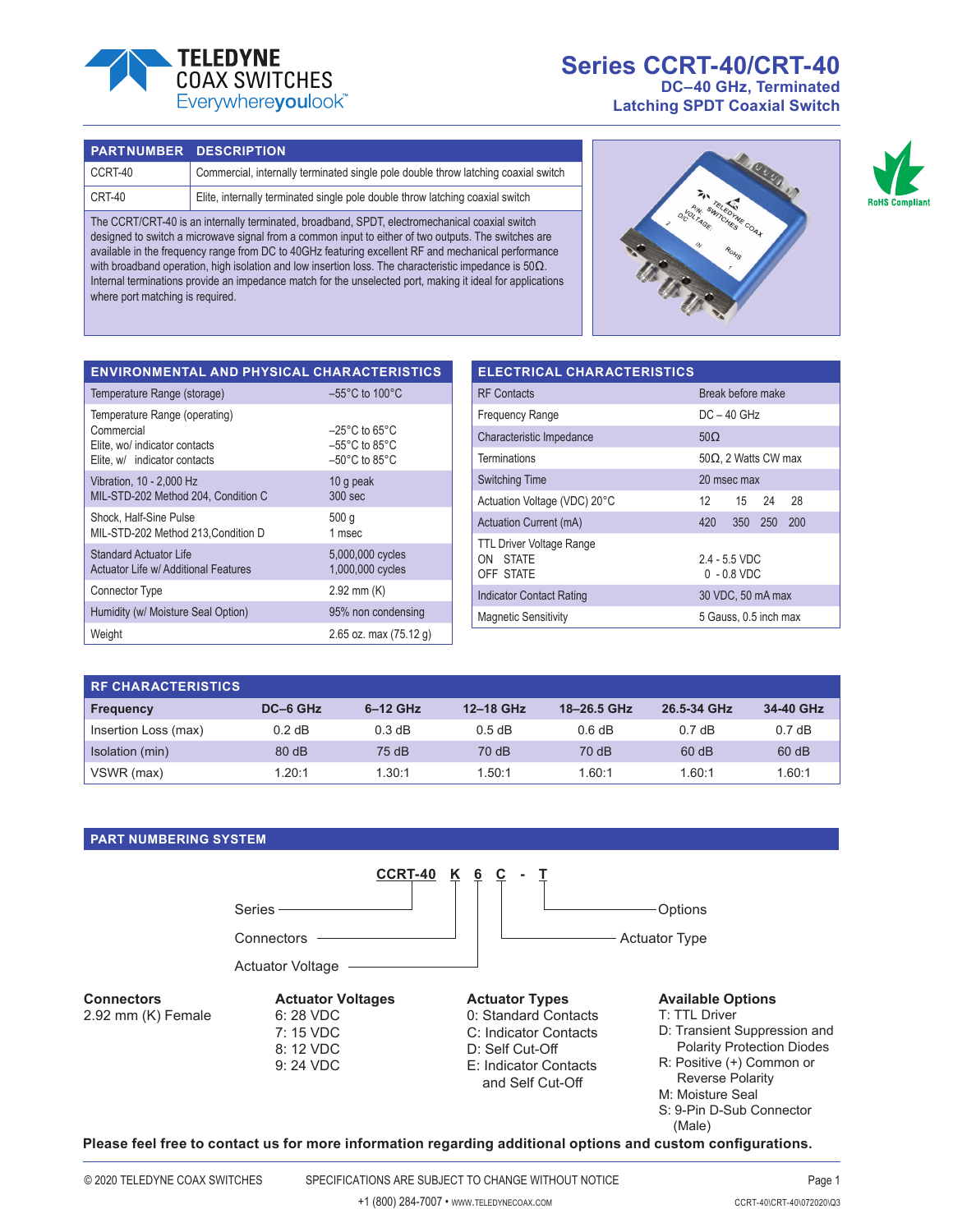

### **SCHEMATICS AND MECHANICAL OUTLINE**









| <b>9 PIN D-SUB PINOUT</b> |       |            |            |                            |  |  |
|---------------------------|-------|------------|------------|----------------------------|--|--|
| <b>OPTIONS</b>            |       |            |            |                            |  |  |
| Pin<br>No.                | Basic | Indicators | <b>TTL</b> | Indicators &<br><b>TTL</b> |  |  |
|                           |       |            |            |                            |  |  |
| 2                         | 2     | 2          |            |                            |  |  |
| 3                         | $-C$  | $-C$       | <b>COM</b> | <b>COM</b>                 |  |  |
| 4                         |       |            |            |                            |  |  |
| 5                         |       |            | 2          | $\overline{2}$             |  |  |
| 6                         |       |            | <b>VSW</b> | <b>VSW</b>                 |  |  |
| 7                         |       | A          |            | A                          |  |  |
| 8                         |       | B          |            | B                          |  |  |
| 9                         |       | C.         |            |                            |  |  |

| <b>TRUTH TABLE (w/ TTL Option)</b> |               |            |                |  |                              |   |  |
|------------------------------------|---------------|------------|----------------|--|------------------------------|---|--|
| Logic Input                        |               |            | <b>RF Path</b> |  | Indicator<br>(if applicable) |   |  |
| 1                                  | $\mathcal{P}$ | IN<br>to 1 | IN<br>to $2$   |  | А                            | B |  |
| Ω                                  |               |            | No Change      |  |                              |   |  |
|                                    |               | On         | Off            |  | C                            |   |  |
| N                                  |               | Off        | On             |  |                              | C |  |
|                                    |               |            | Forbidden      |  |                              |   |  |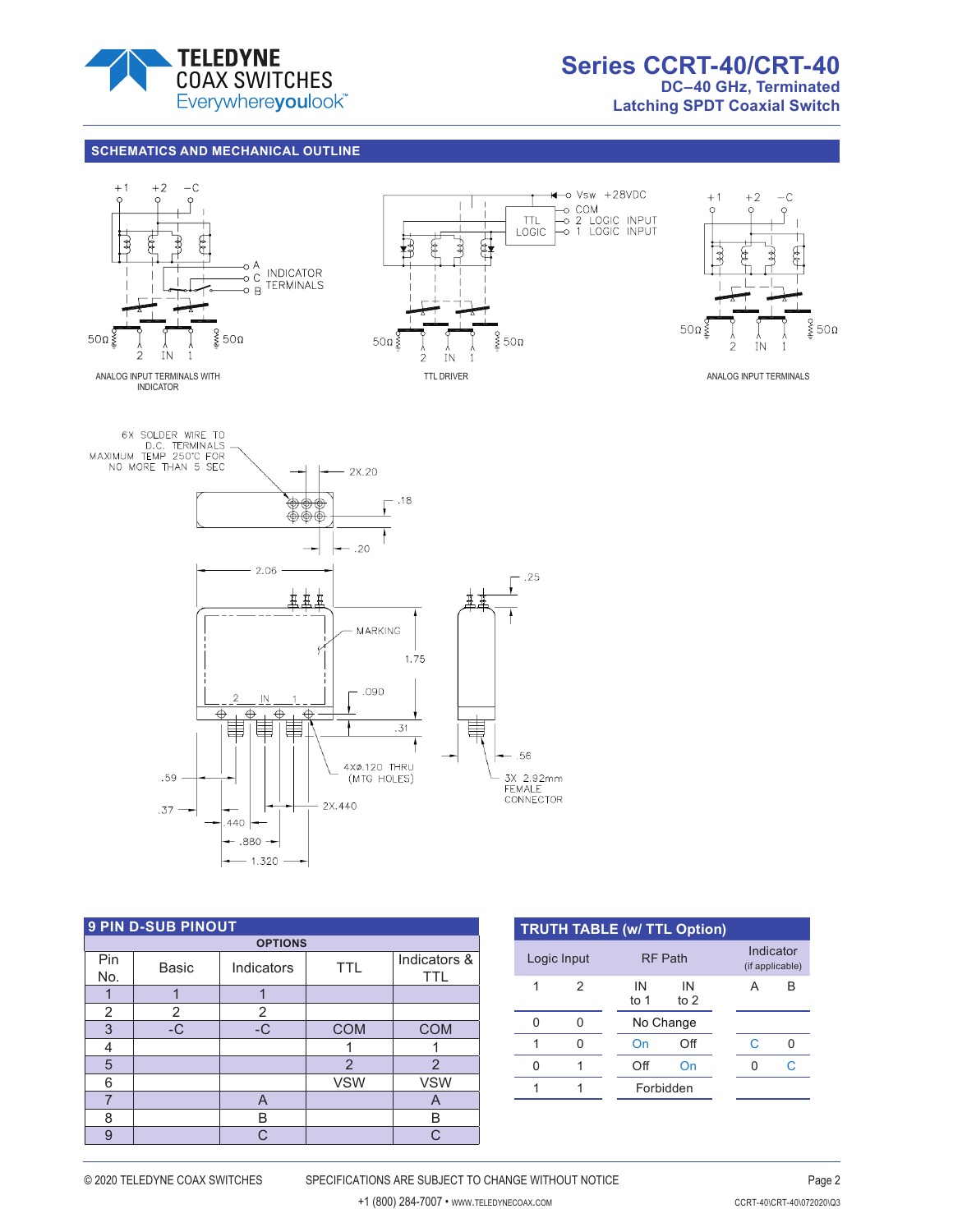

# **Series CCRT-40/CRT-40 DC–40 GHz, Terminated**

**Latching SPDT Coaxial Switch**

## **TYPICAL RF PERFORMANCE CURVES**



-40 -50 Isolation (dB) Isolation (dB) -60 -70 -80 -90 -100 -110 -120 0 5 10 15 20 25 30 35 40 Frequency (GHz)

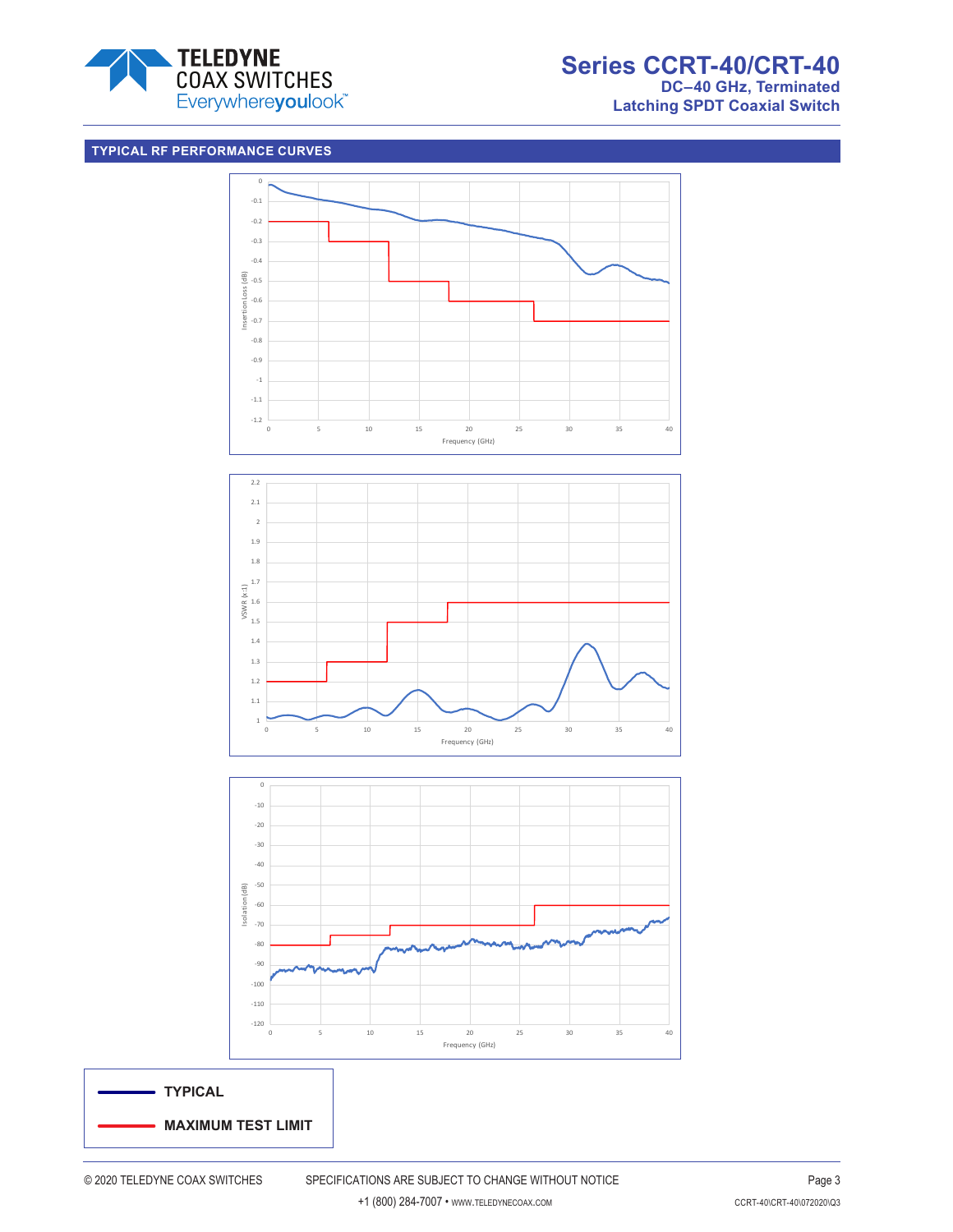

## **TYPICAL POWER PERFORMANCE CURVE**



Estimates based on the following reference conditions:

- Ambient temperature of 40°C or less
- Sea level operation
- Load VSWR of 1.20:1 maximum
- No high-power (hot) switching